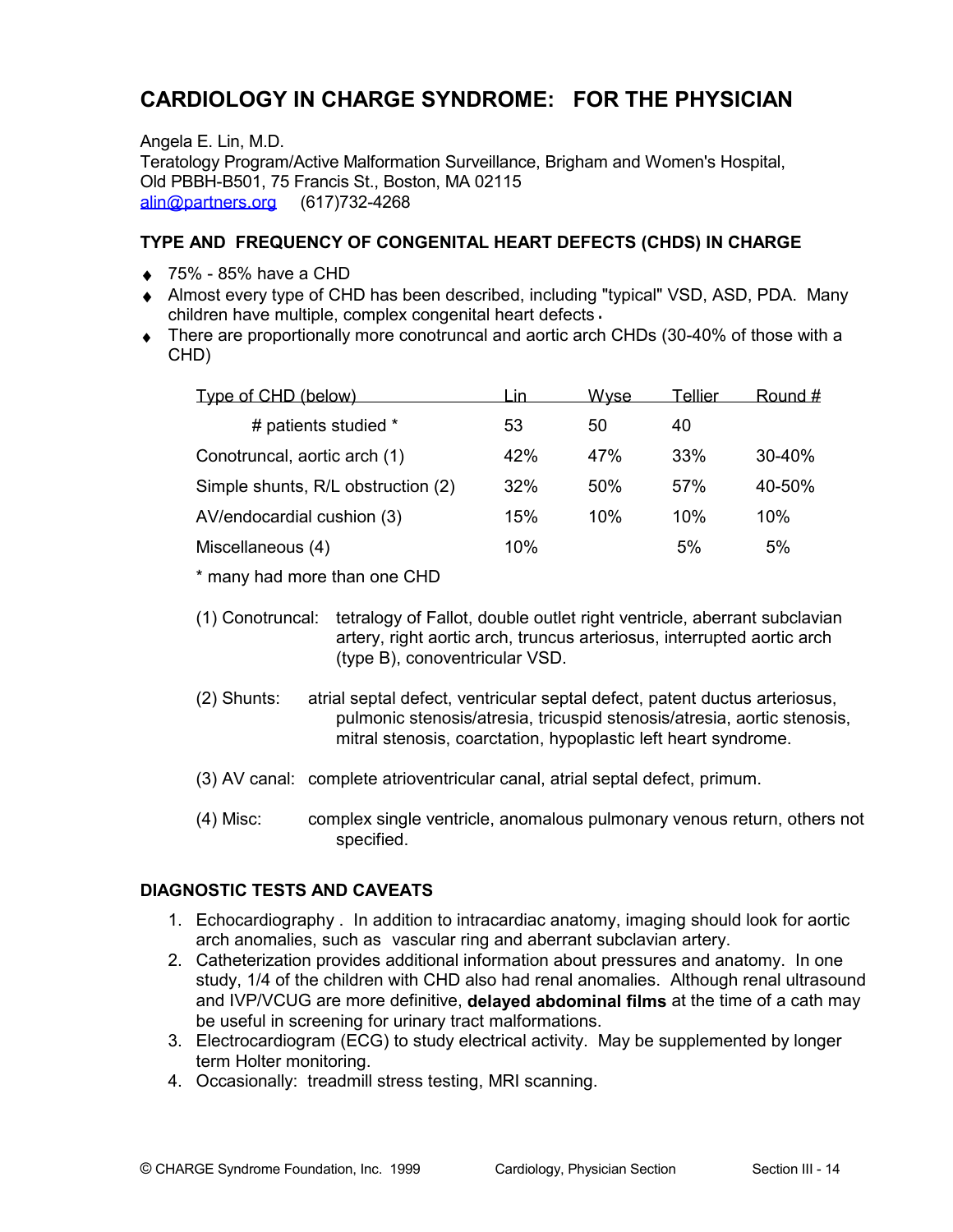## **MEDICAL MANAGEMENT WITH CAVEATS**

- 1. In one study of 50 CHARGE patients with CHD, 75% required surgery.
- 2. Children with CHARGE may be resistant to chloral hydrate sedation.
- 3. Anesthetic risk is increased in children with airway involvement such as choanal atresia, or laryngotracheomalacia (both common in CHARGE). Children with choanal atresia and complex heart defects have the highest rate of serious complications and/or poor outcome.
- 4. Swallowing problems with increased secretions (presumably due to involvement of cranial nerves IX and X) may present an additional risk of aspiration.
- 5. Prostaglandin administration may be risky because of a high mortality in CHARGE following prostaglandin administration.
- 6. Hypocalcemia may be due to the absence of the parathyroids in the small number of CHARGE children with classic DiGeorge sequence. However, hypocalcemia may also by due to hypoparathyroidism in other patients.
- 7. Heart problems are only one component of growth failure. Others include feeding problems, frequent illnesses (especially chronic otitis media and respiratory infections), and possibly growth hormone deficiency.

#### **NON-MEDICAL ISSUES**

Many children with CHARGE syndrome have dual sensory impairment (hearing and vision loss) in addition to the medical problems. This combination (medical concerns along with sensory impairment) has a tremendous impact on development. All of these children will be developmentally delayed. With appropriate medical and educational intervention (including a deafblind specialist), many of these children will eventually function in the normal to above normal range of intelligence. Do not assume mental retardation based on early developmental delay.

#### **REFERENCES**

- Blake KD, Davenport SLH, Hall BD et al. CHARGE association: an update and review for the primary pediatrician. Clin Pediatr 1998;37:159-174.
- Lin AE, Chin AJ, Devine W et al. The pattern of cardiovascular malformations in the CHARGE association. Am J Dis Child 1987;141:1010-1013.
- Blake KD, Russell-Eggitt IM, Morgan DW, et al. Who's in CHARGE? Multidisciplinary management of patients with CHARGE association. Arch Dis Child 1990;65:217-223
- Tellier AL, Cormier-Daire V, Abadie V, et al. CHARGE Syndrome: report of 47 cases and review. Am J Med Genet 1998;76:402-409.
- Wyse R, Al-Mahdawi S, Burn L, Blake KD. Congenital heart disease in CHARGE association. Pediatr Cardiol 1993;14:75-81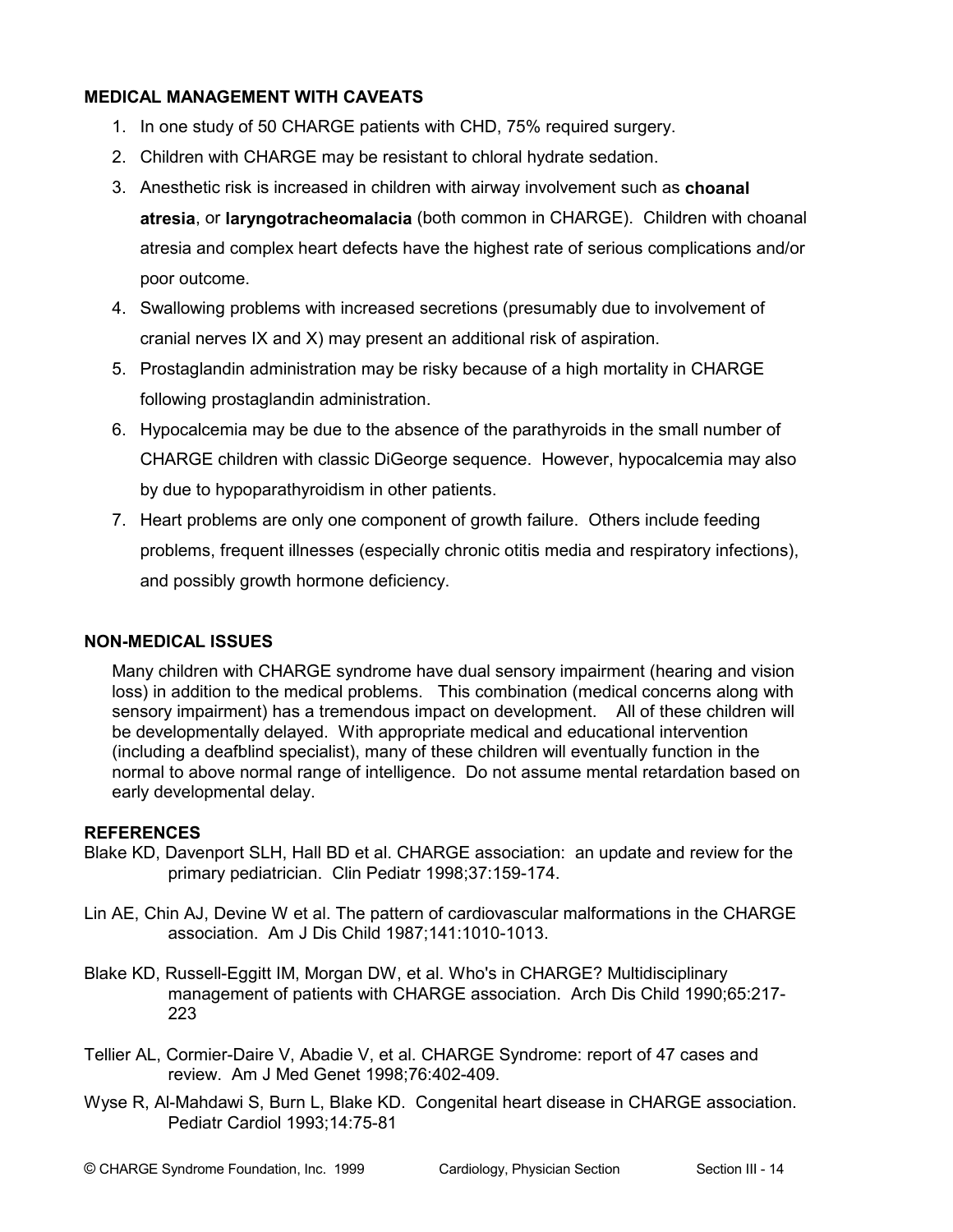## CARDIOLOGY: THE HEART IN CHARGE SYNDROME: **PARENT INFORMATION**

Angela E. Lin, M.D. Teratology Program/Active Malformation Surveillance, Brigham and Women's Hospital, Old PBBH-B501, 75 Francis St., Boston, MA 02115 alin@partners.org (617) 732-4268

#### NORMAL STRUCTURE AND FUNCTION OF THE HEART

The heart is a muscular pump (myocardium) with inflow & outflow pipes (blood vessels). It can be thought of as a house with:

- ◆ Two upper rooms (right atrium [RA], left atrium [LA])
- Upstairs dividing wall (atrial septum [AS])
- ◆ Two lower rooms (right ventricle [RV], left ventricle [LV])
- Downstairs dividing wall (ventricular septum [VS])
- Two one-way swinging doors between upstairs and downstairs rooms (tricuspid valve, mitral valve)
- Large pipes entering upper right room from body (superior vena cava, inferior vena cava)
- Smaller pipes entering upper left room from lungs (pulmonary veins)
- Two large pipes, one exiting each ventricle (pulmonary artery, aorta)
- ♦ Electrical system (conduction system)
- Internal plumbing (coronary arteries) which supply blood to the heart muscle itself

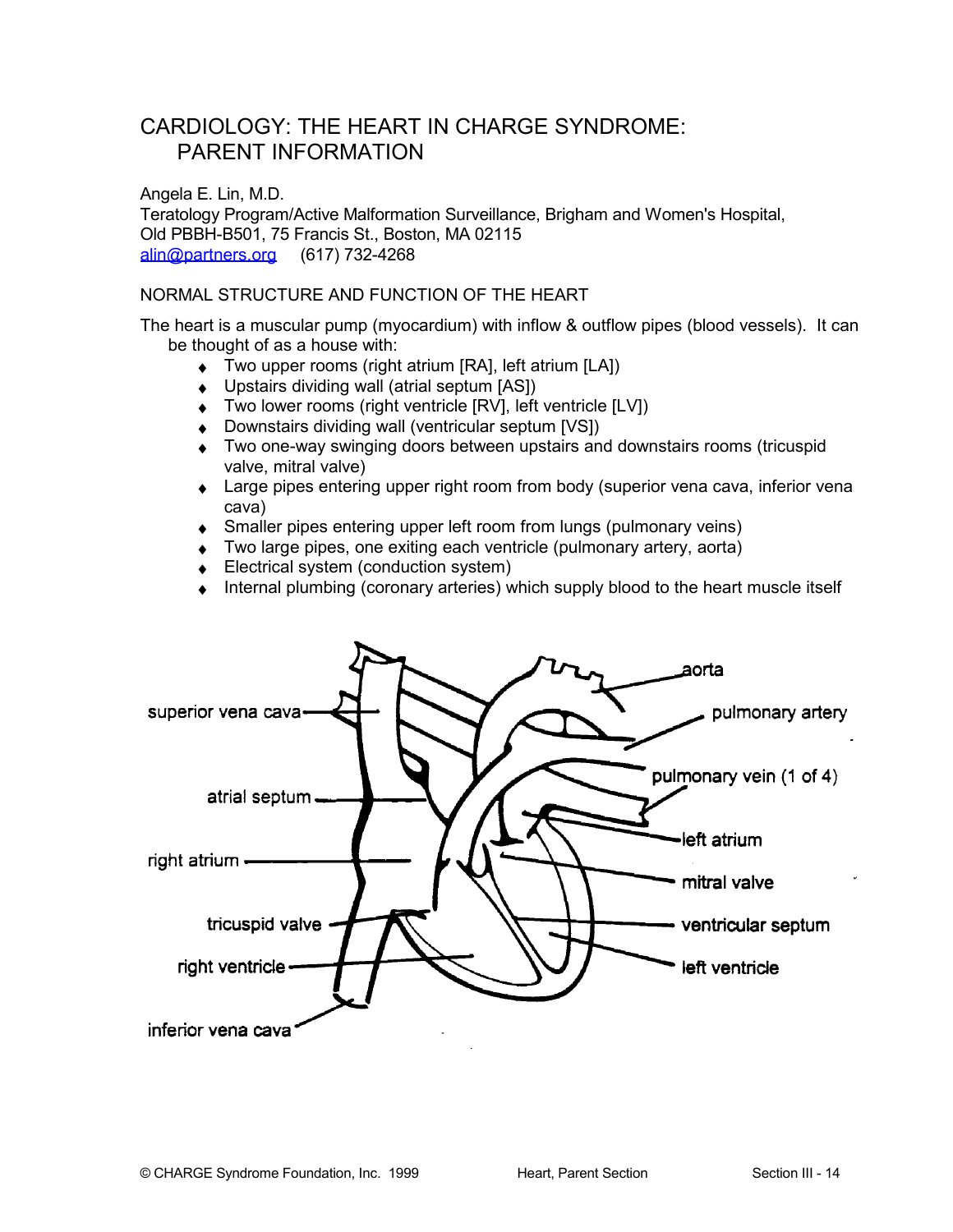### **BLOODFLOW IN THE NORMAL HEART:**

1) Blue blood returns from the body through veins to the superior and inferior vena cava, which empty into the right atrium. This blood passes through the tricuspid valve to the right ventricle.

2) The right ventricle pumps the blood through the pulmonary valve into the pulmonary arteries, which carry the blue blood to the lungs. The blood picks up oxygen in the lungs and turns red.

3) Red blood returns from the lungs through the **pulmonary veins** to the **left atrium** of the heart. From the left atrium, the blood passes through the mitral valve into the left ventricle.

4) From the left ventricle, the blood is pumped through the **aortic valve** into the **aorta** and from there throughout the body.

## TYPES OF CONGENITAL HEART DEFECTS (CHD)

A. Holes in dividing walls, which can allow blue and red blood to mix

**ASD:** atrial septal defect (hole between upper rooms)

VSD: ventricular septal defect (hole between lower rooms)

AV canal/cushion defect: atrioventricular septal defect (large hole between upper

rooms and lower rooms, including a hole in the floor)

B. Major plumbing problems with pipes, which can transport blood to incorrect chambers or restrict flow of blood through a vessel : \*\* These are very common in CHARGE

**Truncus:** arteriosus (1 pipe instead of 2 leaving the lower rooms)

**Transposition:** transposition of the great vessels (pipe positions switched leaving the lower rooms)

ToF: tetralogy of Fallot (1 pipe narrow, 1 pipe overriding, with hole in wall)

**DORV:** double outlet right ventricle (both pipes exiting leaving the right lower room)

**Coarct:** coarctation of the aorta (narrow pipe heading towards the body)

**Interrupted aortic arch** (pipe flow cut off heading towards the body)

**TAPVR:** total anomalous pulmonary venous return (pipe hooked to wrong room)

C. Leaky valves, which can allow backflow of blood through the doorway

Tricuspid or mitral requrgitation (backflow between lower and upper rooms) Pulmonic or aortic requrgitation (backflow into lower room from pipe)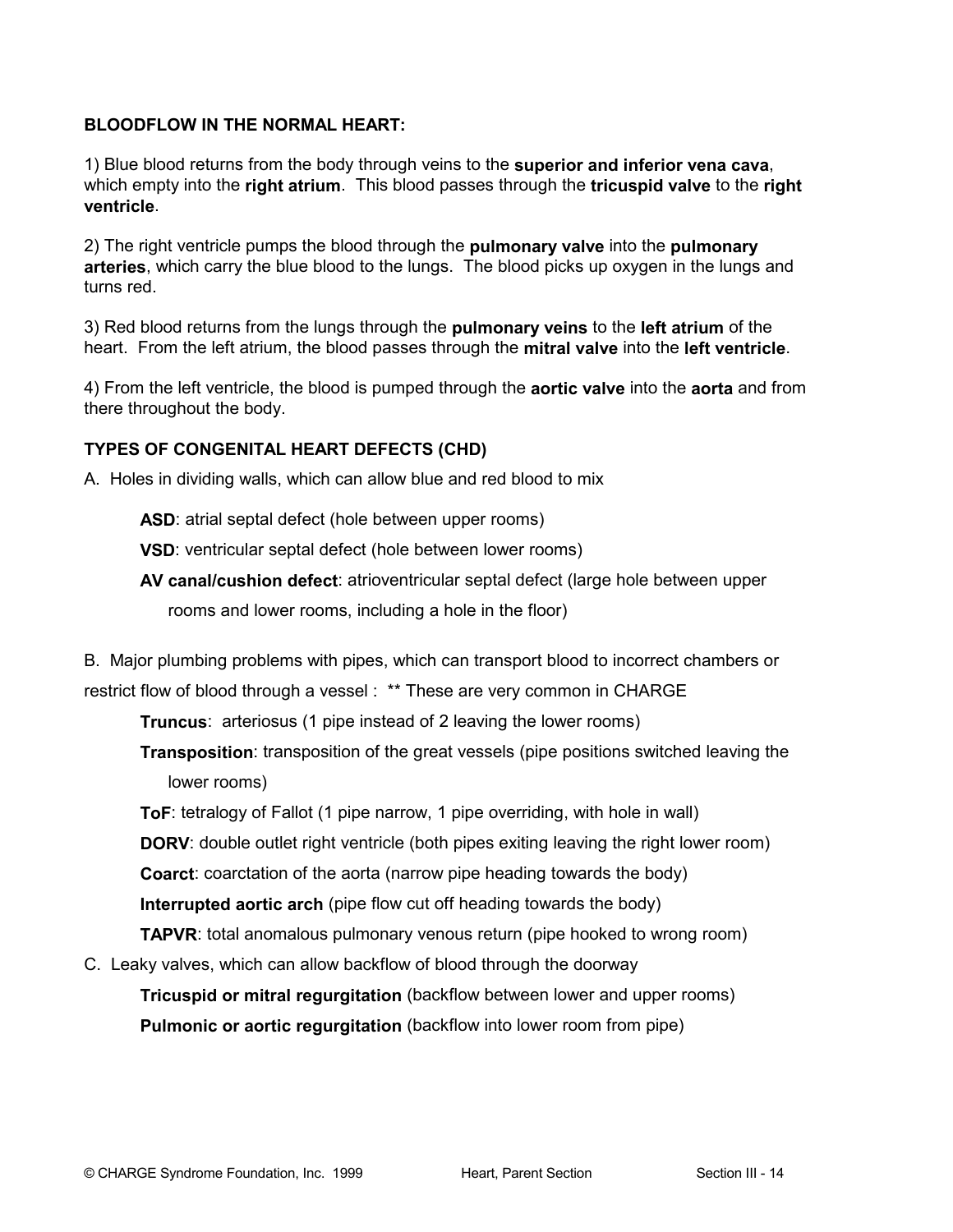D. Tight valves, which can restrict flow

Tricuspid or mitral stenosis (narrowing of doorways between upper and lower rooms) **Pulmonic or aortic stenosis (narrowing of pipes)** 

E. Abnormal rooms

Single ventricle (one large lower room)

HLH: hypoplastic left heart syndrome (very small lower left room)

HRH: hypoplastic right heart syndrome(very small lower right room)

## CHDs in CHARGE syndrome

How common are heart defects in CHARGE?

Approximately two-thirds (60-80%) of children with CHARGE have a CHD. Many, but not all. of them are serious.

Is there a typical pattern of heart defects in CHARGE?

Any heart defect is consistent with CHARGE, but ToF, DORV, and VSD are especially common. Some children with CHARGE have extremely complex heart defects that do not easily fit into just one category.

Are the typical heart defects mentioned unique to CHARGE? No, they are also common in:

VCFS/DiGeorge complex/del22q11 Hemifacial microsomia/Goldenhar syndrome **Retinoic embryopathy** 

#### **DIAGNOSTIC TESTS WHICH MIGHT BE DONE**

Chest x-ray

Electrocardiogram (EKG), Holter monitoring

Echocardiogram (echo, ultrasound)

fetal/prenatal

postnatal

Cardiac catheterization (cath)

Exercise test (stress test)